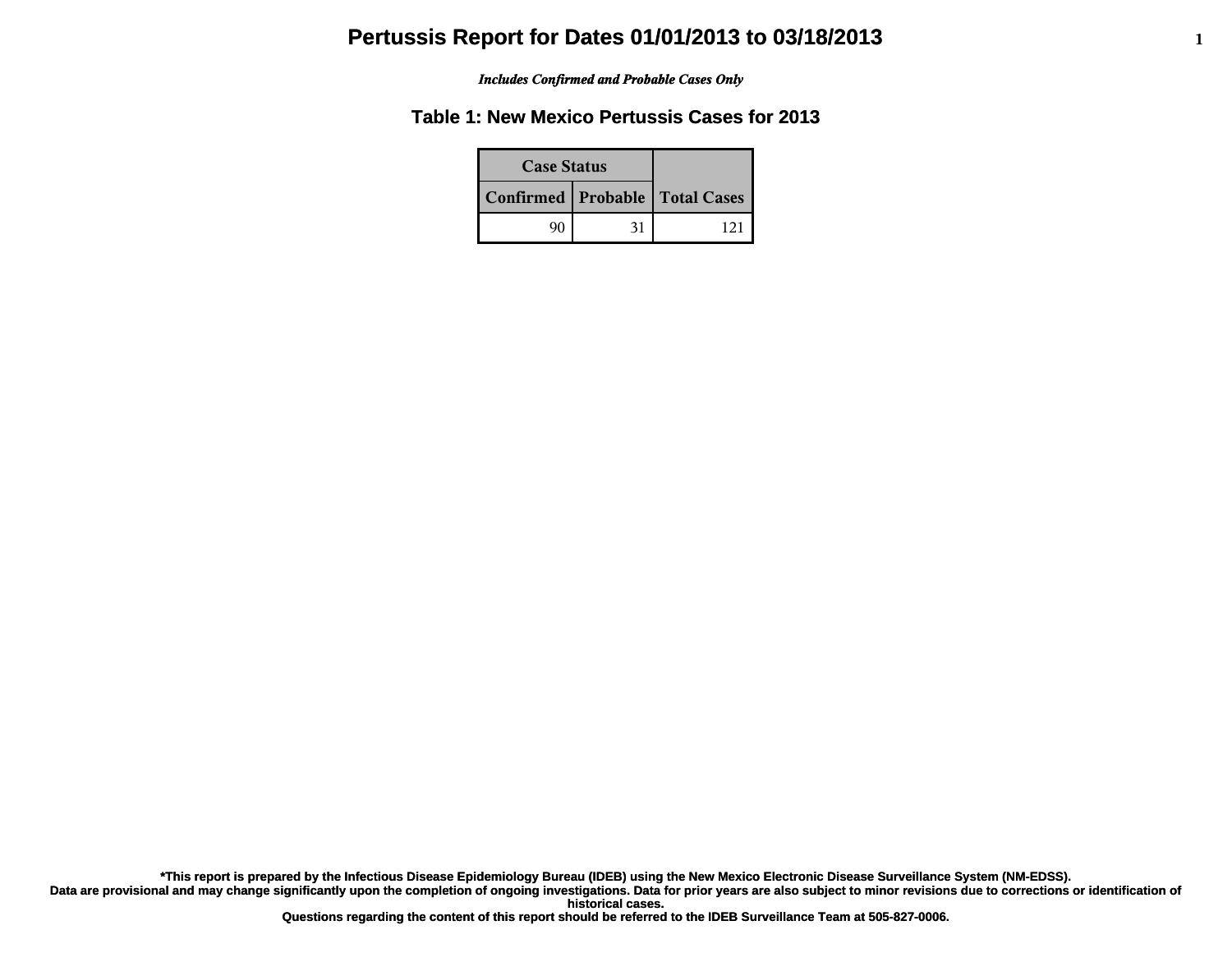#### *Includes Confirmed and Probable Cases Only*

### **Table 2: Pertussis Cases by County**

| County                   | Case<br><b>Number</b> | <b>Percent</b><br>of Total<br><b>Cases</b> | Incidence<br>per<br>100,000 |
|--------------------------|-----------------------|--------------------------------------------|-----------------------------|
| <b>Bernalillo County</b> | 54                    | 44.6                                       | 8.1                         |
| Colfax County            | 7                     | 5.8                                        | 51.0                        |
| <b>Eddy County</b>       | 4                     | 3.3                                        | 7.4                         |
| <b>Grant County</b>      | 1                     | 0.8                                        | 3.4                         |
| Guadalupe County         | 1                     | 0.8                                        | 21.3                        |
| Lea County               | 6                     | 5.0                                        | 9.2                         |
| Los Alamos County        | 13                    | 10.7                                       | 72.5                        |
| <b>McKinley County</b>   | 1                     | 0.8                                        | 1.4                         |
| Rio Arriba County        | 4                     | 3.3                                        | 9.9                         |
| San Juan County          | 7                     | 5.8                                        | 5.4                         |
| San Miguel County        | 1                     | 0.8                                        | 3.4                         |
| Sandoval County          | 1                     | 0.8                                        | 0.8                         |
| Santa Fe County          | 8                     | 6.6                                        | 5.5                         |
| Sierra County            | $\overline{2}$        | 1.7                                        | 16.7                        |
| <b>Taos County</b>       | $\overline{2}$        | 1.7                                        | 6.1                         |
| Valencia County          | 9                     | 7.4                                        | 11.7                        |

**\*This report is prepared by the Infectious Disease Epidemiology Bureau (IDEB) using the New Mexico Electronic Disease Surveillance System (NM-EDSS).**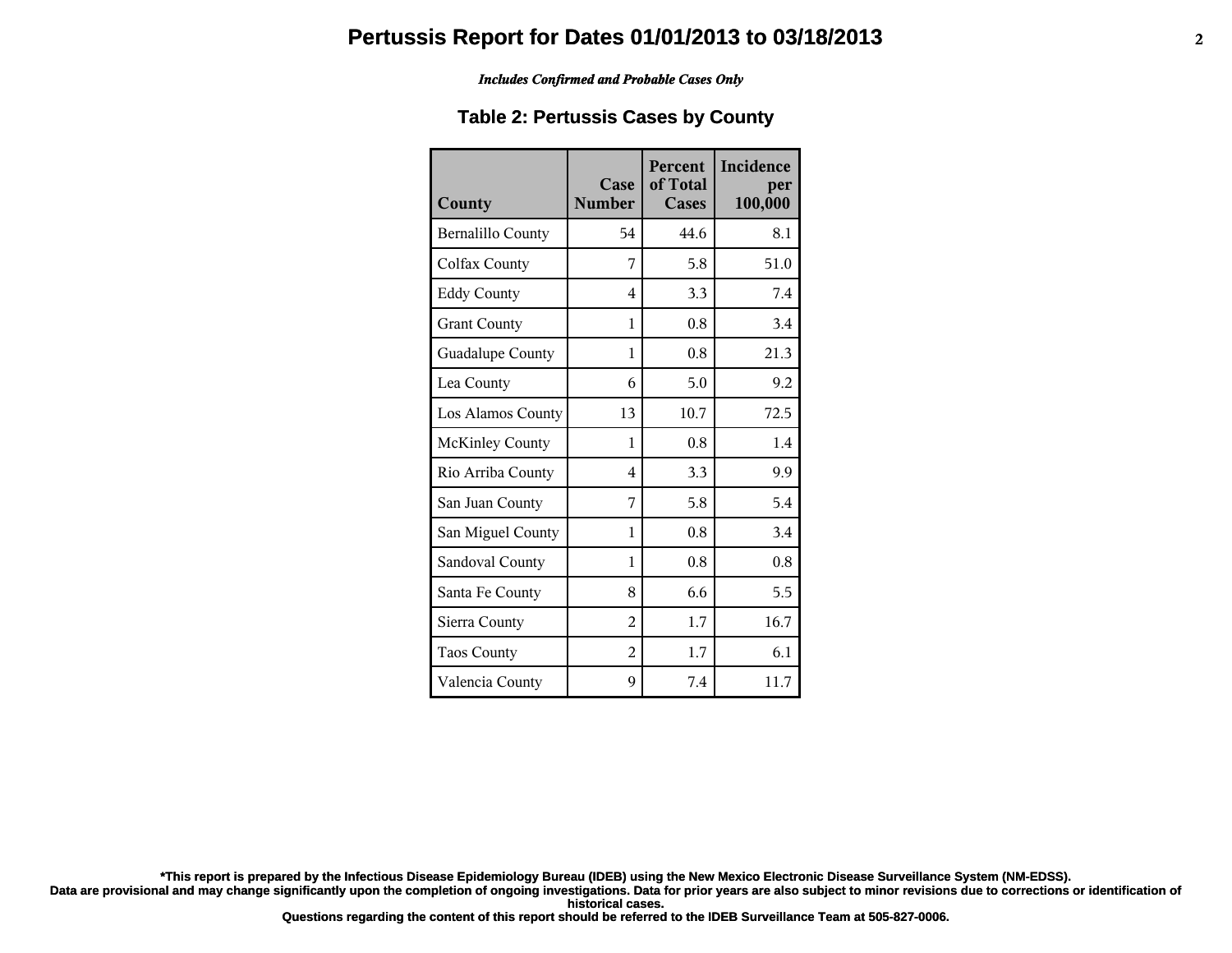#### *Includes Confirmed and Probable Cases Only*

### **Table 3: Pertussis Cases by Age Group**

| <b>Age Group</b>  | Case<br><b>Number</b> | Percent |
|-------------------|-----------------------|---------|
| ≤ 1 Year          | 8                     | 6.6     |
| 1 to 5 Years      | 11                    | 9.1     |
| 6 to 10 Years     | 34                    | 28.1    |
| 11 to 18 Years    | 28                    | 23.1    |
| 19 to 65 Years    | 39                    | 32.2    |
| 65 Years or Older |                       |         |

**\*This report is prepared by the Infectious Disease Epidemiology Bureau (IDEB) using the New Mexico Electronic Disease Surveillance System (NM-EDSS).**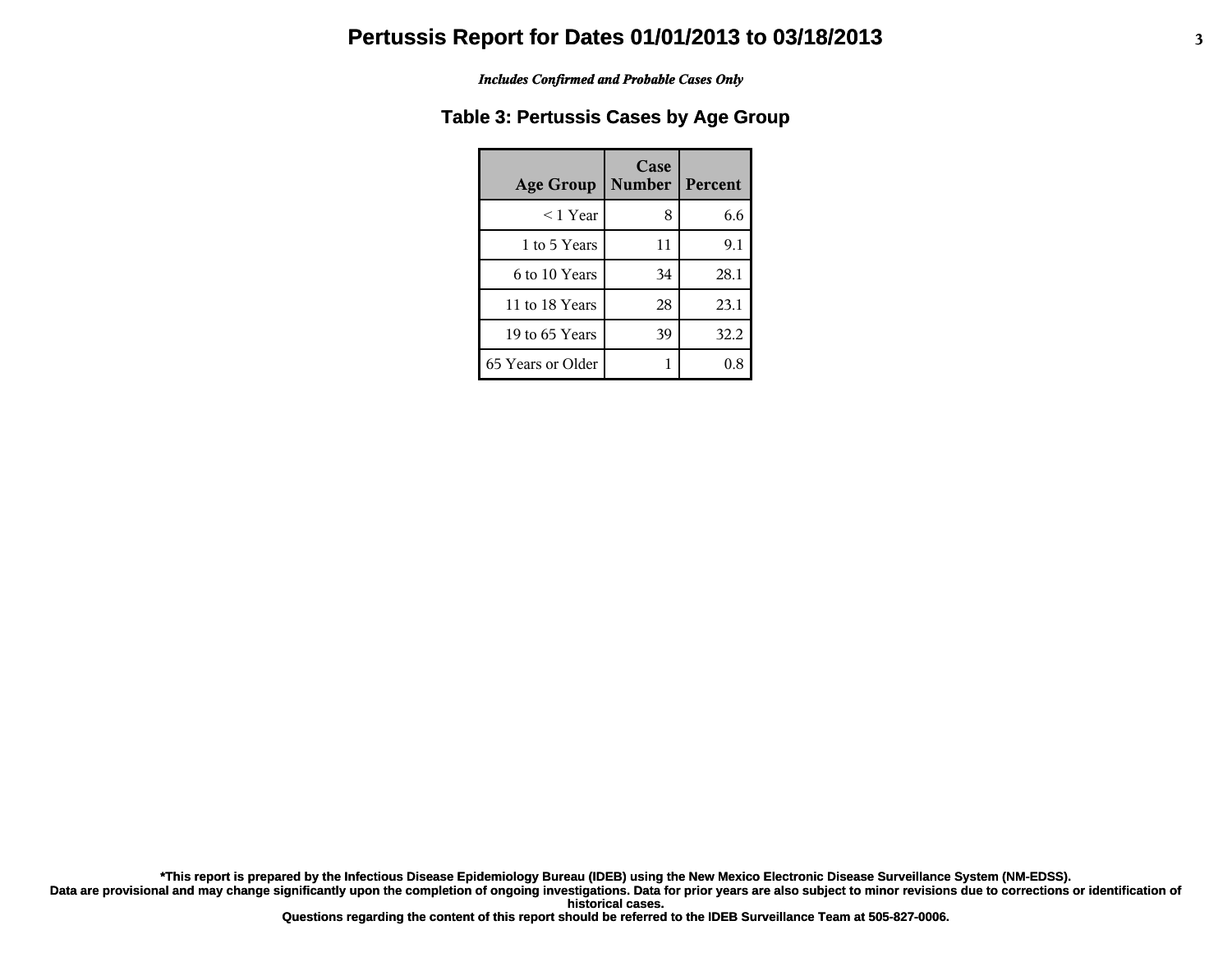#### *Includes Confirmed and Probable Cases Only*

### **Table 4: Pertussis Cases by Race/Ethnicity**

| <b>Race/Ethnicity</b>             | Case<br><b>Number</b> | Percent |
|-----------------------------------|-----------------------|---------|
| American Indian or Alaska Nativel | 3                     | 2.5     |
| <b>Black or African American</b>  | 2                     | 1.7     |
| Hispanic                          | 60                    | 49.6    |
| White                             | 55                    | 45.5    |
| Multi-race                        |                       | 0.8     |

**\*This report is prepared by the Infectious Disease Epidemiology Bureau (IDEB) using the New Mexico Electronic Disease Surveillance System (NM-EDSS).**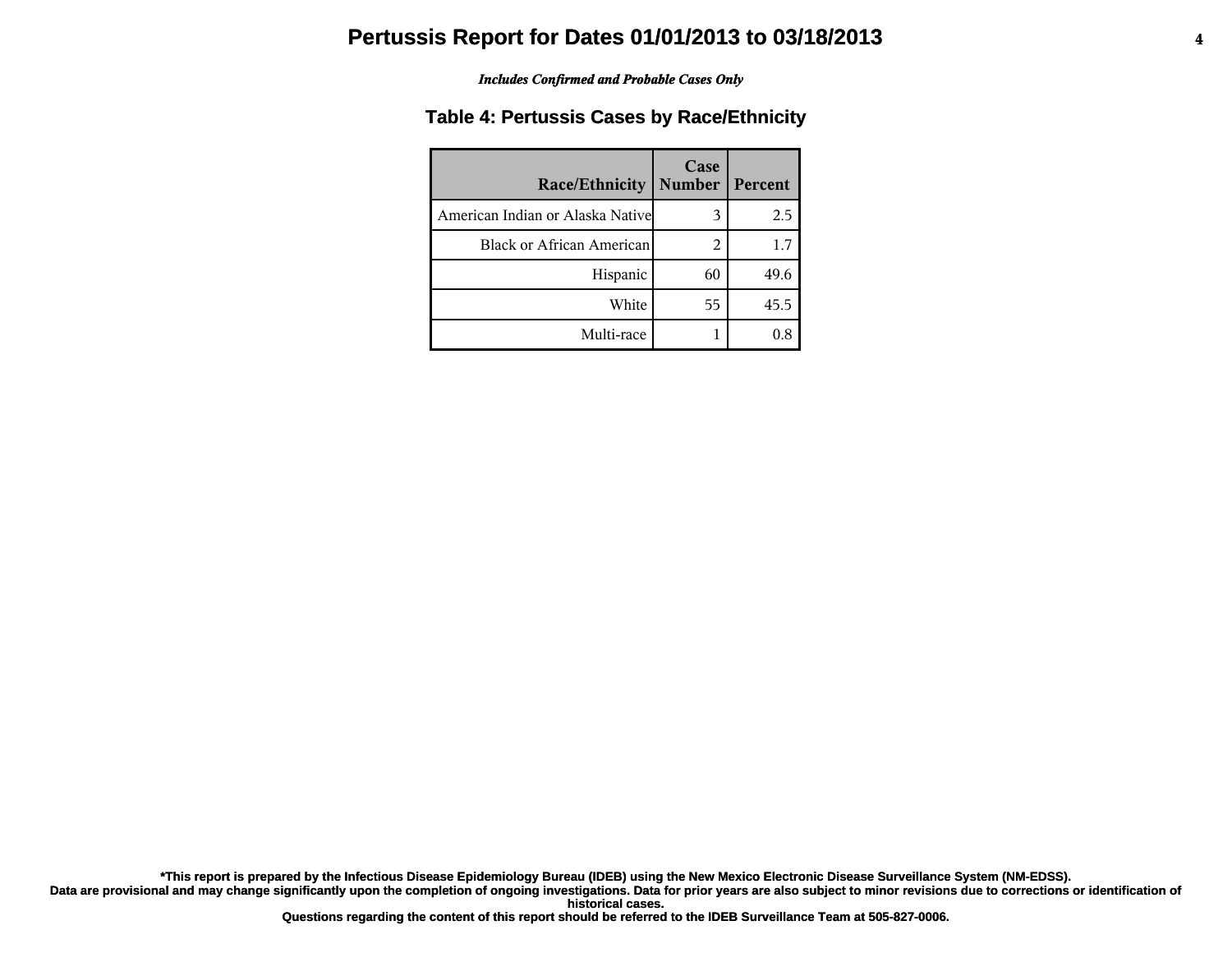### *Includes Confirmed and Probable Cases Only*

### **Table 5: Cases of Pertussis by Race/Ethnicity**

|                                  | <b>Ethnicity</b>         |                                               |                            |        |
|----------------------------------|--------------------------|-----------------------------------------------|----------------------------|--------|
| Race                             | Hispanic<br>or<br>Latino | <b>Not</b><br>Hispanic<br><b>or</b><br>Latino | Unknown/<br><b>Missing</b> | Total  |
| American Indian or Alaska Native | 1                        | $\overline{2}$                                | $\theta$                   | 3      |
|                                  | 0.83                     | 1.65                                          | 0.00                       | 2.48   |
| <b>Black or African American</b> | $\overline{2}$           | $\Omega$                                      | $\Omega$                   | 2      |
|                                  | 1.65                     | 0.00                                          | 0.00                       | 1.65   |
| White                            | 48                       | 53                                            | $\mathfrak{D}$             | 103    |
|                                  | 39.67                    | 43.80                                         | 1.65                       | 85.12  |
| Multi-race                       | $\Omega$<br>0.00         | 1<br>0.83                                     | $\Omega$<br>0.00           | 0.83   |
| <b>Unknown/Missing</b>           | 12                       | $\theta$                                      | $\Omega$                   | 12     |
|                                  | 9.92                     | 0.00                                          | 0.00                       | 9.92   |
| <b>Total</b>                     | 63                       | 56                                            | $\mathfrak{D}$             | 121    |
|                                  | 52.07                    | 46.28                                         | 1.65                       | 100.00 |

**\*This report is prepared by the Infectious Disease Epidemiology Bureau (IDEB) using the New Mexico Electronic Disease Surveillance System (NM-EDSS).**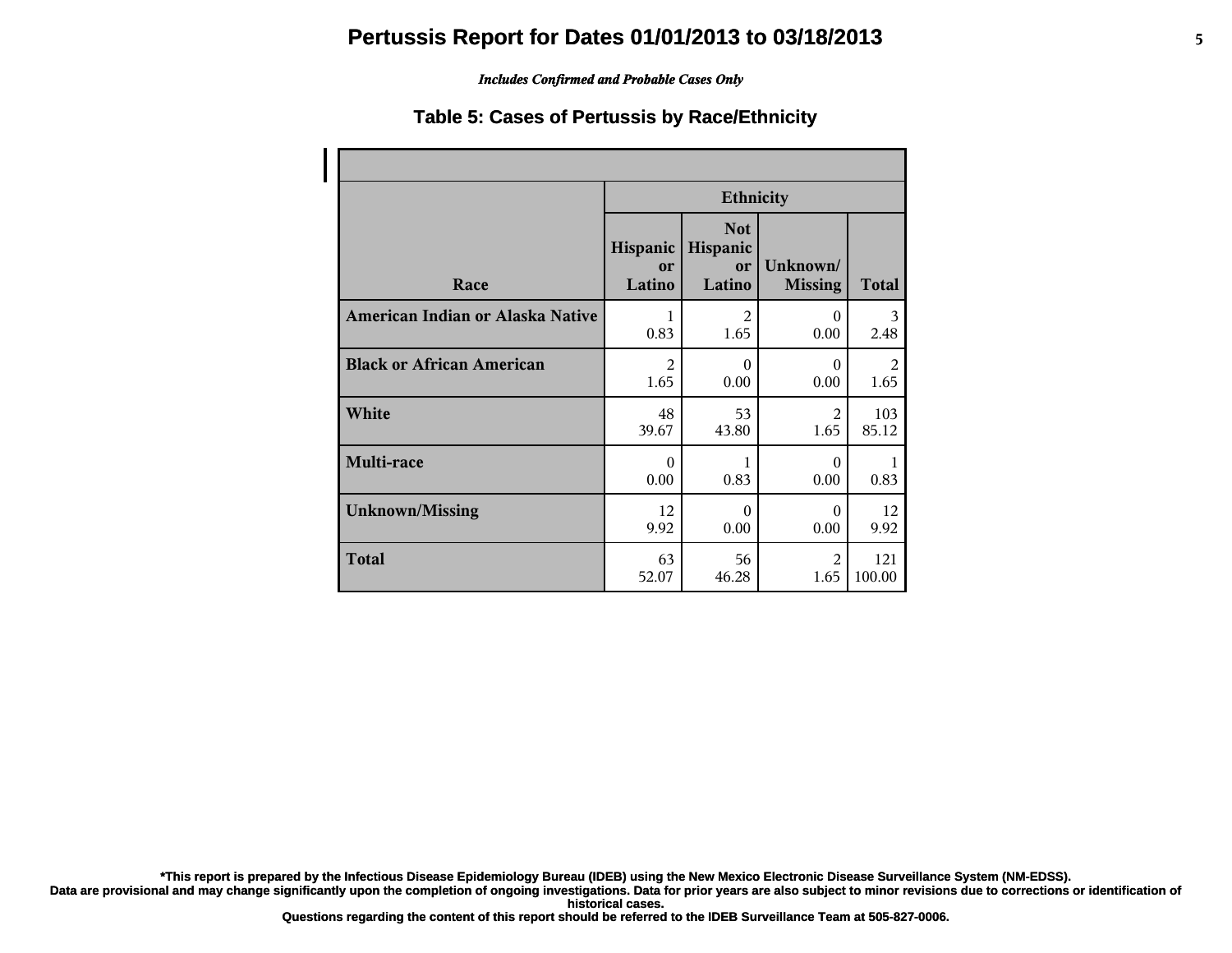*Includes Confirmed and Probable Cases Only*

### **Table 6: Pertussis Cases by Sex**

|        | Case<br><b>Sex   Number</b> | Percent |
|--------|-----------------------------|---------|
| Female | 67                          | 55.4    |
| Male   | 54                          | 44.6    |

**\*This report is prepared by the Infectious Disease Epidemiology Bureau (IDEB) using the New Mexico Electronic Disease Surveillance System (NM-EDSS).**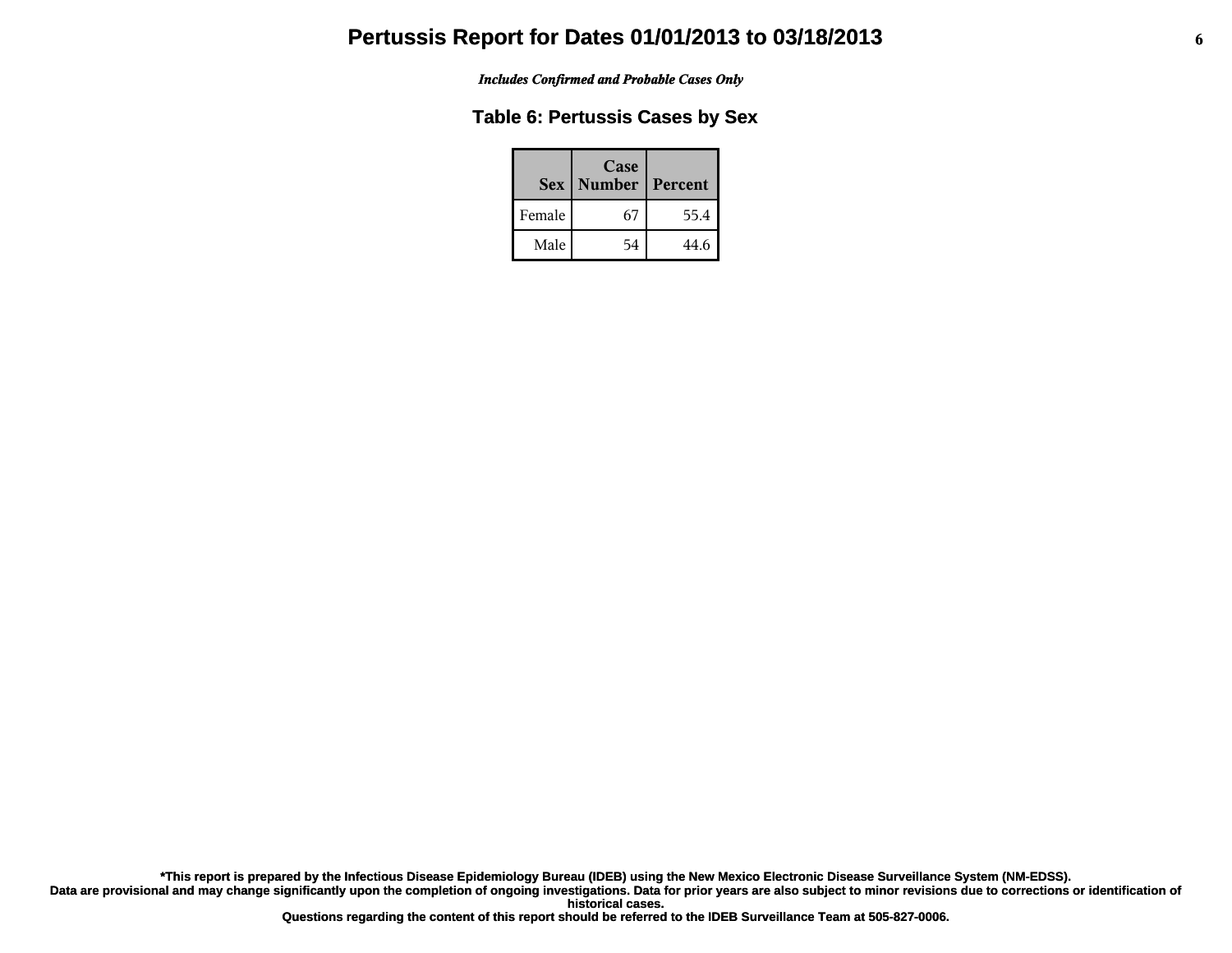#### *Includes Confirmed and Probable Cases Only*

### **Table 7: Hospitalizations of Pertussis Cases**

| Yes          |         | No    |         |
|--------------|---------|-------|---------|
| <b>Count</b> | Percent | Count | Percent |
|              | 5.0     | 114   | 95.0    |

**\*This report is prepared by the Infectious Disease Epidemiology Bureau (IDEB) using the New Mexico Electronic Disease Surveillance System (NM-EDSS).**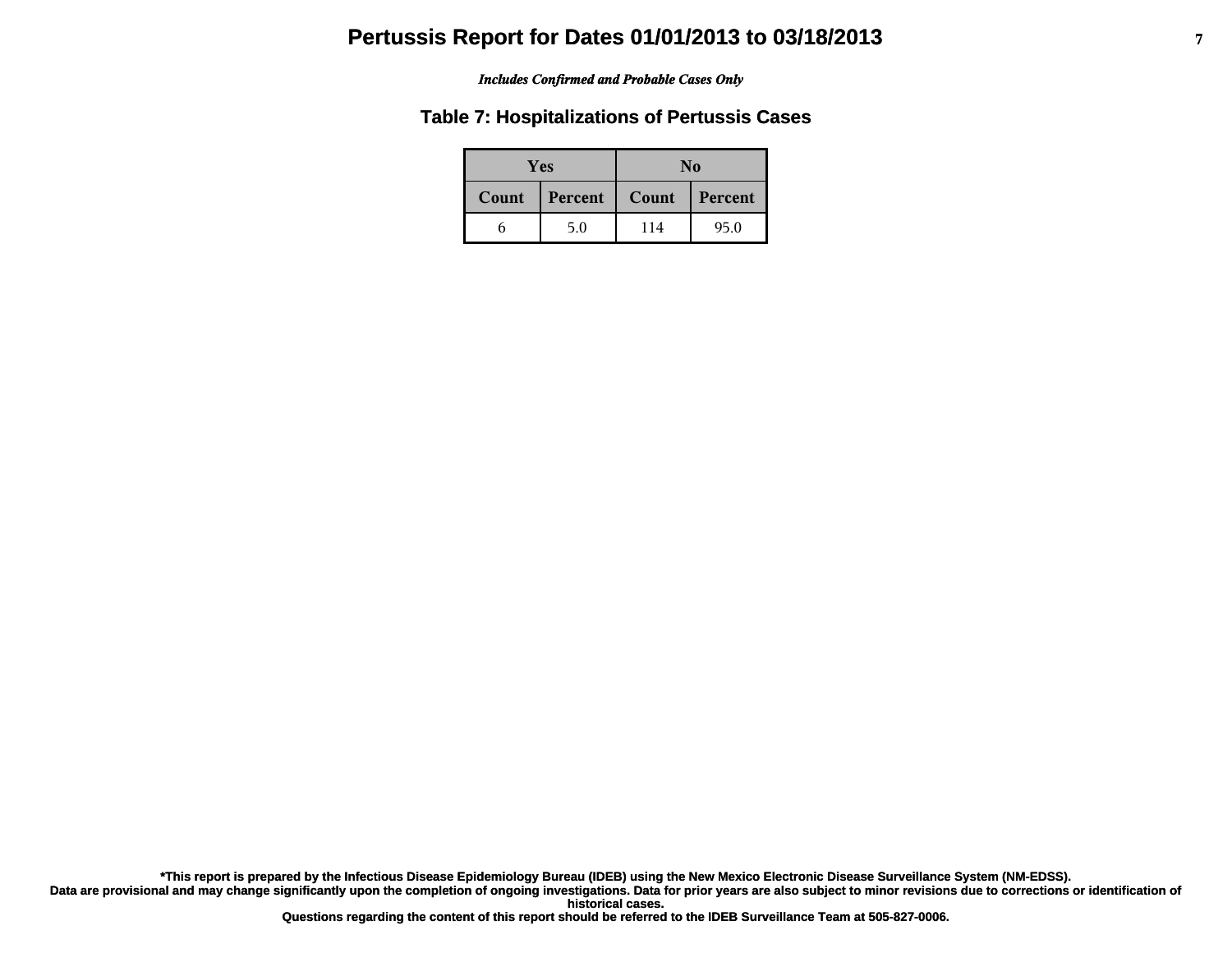#### *Includes Confirmed and Probable Cases Only*

#### **Age Group Hospitalized Cases Yes No Unknown Total < 1 Year** 4 50.00 4 50.00 0 0.00 8 **1 to 5 Years** 1 0 0.00 11 100.00 0 0.00 11 **6 to 10 Years** 1 0 0.00 34 100.00 0 0.00 34 **11 to 18 Years** 1 0 0.00 27 96.43 1 3.57 28 **19 to 65 Years** 1 2.56 38 97.44 0 0.00 39 **65 Years or Older** 1 100.00 0 0.00 0 0.00 1 **Total** 6 114 1 121

### **Table 8: Cases of Pertussis by Hospitalization and Age Group**

**\*This report is prepared by the Infectious Disease Epidemiology Bureau (IDEB) using the New Mexico Electronic Disease Surveillance System (NM-EDSS).**